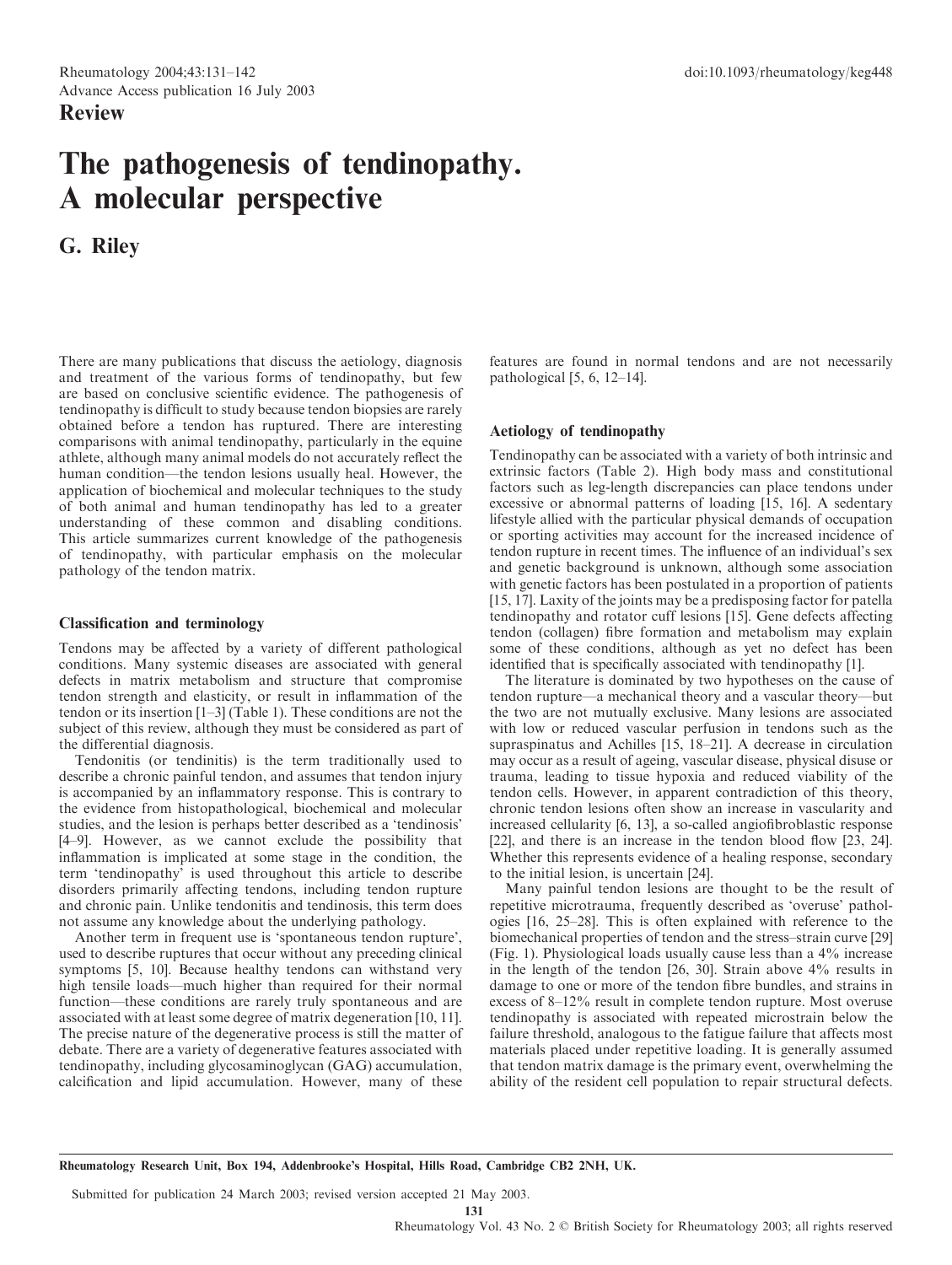TABLE 1. Systemic diseases affecting tendon

| 132 | G. Riley |
|-----|----------|
|     |          |

| Disease                          | Structural defect or effect on tendon                 |
|----------------------------------|-------------------------------------------------------|
| Inherited disorders              |                                                       |
| Ochronosis (homocystinuria)      | Deficient collagen and elastin cross-linking          |
| Aspartylglycosaminuria (AGU)     | Abnormal collagen/deficient cross-linking?            |
| Haemochromatosis                 | Accumulation of iron in matrix                        |
| Menkes kinky hair syndrome       | Defect in collagen and elastin cross-linking          |
| Mucopolysaccharidoses            | Abnormal collagen fibrils, increased GAG              |
| Marfan syndrome                  | Abnormal fibril structure                             |
| Ehlers-Danlos syndromes          | Various defects in collagen processing and structure  |
| Osteogenesis imperfecta          | Genetic defects in type I collagen                    |
| Lipid storage diseases           | Xanthomas: slow growing lipid deposits                |
| Myopathies and dystrophies       | Abnormal fibril structure                             |
| Endocrine and metabolic diseases |                                                       |
| Diabetes mellitus                | Increased glycation and cross-linking of collagen     |
| Adrenal disorders                | Altered collagen metabolism                           |
| Thyroid disorders                | Calcification and accumulation of deposits            |
| Amyloidosis                      | Accumulation of deposits between fibrils              |
| Renal disease                    | Elastosis, destruction of collagen fibres             |
| Rheumatological diseases         |                                                       |
| Rheumatoid arthritis             | Destruction of collagen: inflammatory infiltrate      |
| Spondylarthropathies             | Inflammation at insertion, fibrosis and calcification |
| Reactive arthritis               | Inflammation at insertion                             |
| Reiter's syndrome                | Inflammation at insertion                             |
| Gout                             | Urate crystal deposits and inflammation               |
| Pseudogout                       | Calcium pyrophosphate deposits and inflammation       |
|                                  |                                                       |

TABLE 2. Factors implicated in chronic tendinopathy

| Intrinsic factors         | Extrinsic factors         |
|---------------------------|---------------------------|
| Age                       | Occupation                |
| Vascular perfusion        | Sport                     |
| Nutrition                 | Physical load             |
| Anatomical variants       | Excessive force           |
| Leg-length discrepancy    | Repetitive loading        |
| Mal-alignments            | Abnormal/unusual movement |
| (e.g. genu valgum)        | Training errors           |
| Bony impingement          | Poor technique            |
| (e.g. acromion)           | Fast progression          |
| Joint laxity              | High intensity            |
| Muscle weakness/imbalance | Fatigue                   |
| Gender (?)                | Shoes and equipment       |
| Body weight               | Environmental conditions  |
| Systemic disease          | Temperature               |
|                           | Running surface           |

Because cell activity is required for the maintenance of connective tissues, it is equally possible that changes in cell metabolism—more specifically, the synthesis and degradation of the extracellular matrix—can influence the structural properties of the tendon. In other words, changes in cell activity in response to mechanical strain may be primary and not secondary to any physical lesion or 'micro-injury'.

It is now recognized that most tendinopathy is rarely associated with any single factor, and the degenerative process that precedes tendon rupture may result from a variety of different pathways and causative factors. Indeed, there is some evidence to suggest that the nature of the degenerative process varies among different sites [5]. Many questions remain about the role of tendon fibroblasts (tenocytes) and other cell types in the disease process. In the absence of an overt inflammatory process, there is no rational basis for the use of anti-inflammatories in chronic tendinopathy, and the source of tendon pain is not understood [31–33]. An objective approach to the treatment of tendinopathy requires a greater knowledge of the tendon matrix and its changes in health and disease.

# Structure of tendon

The structure, composition and organization of the matrix are critically important for the physical properties of tendon. The smallest structural unit is the fibril, largely consisting of rod-like collagen molecules aligned end-to-end in a quarter-staggered array [34–36] (Fig. 1A). The fibrils range in diameter from 10 to 500 nm depending on the age, location and species from which the tendon is sampled [37–40]. One or more distinct fibril populations are normally present: a single population of small diameter fibrils in young animals, and a bimodal distribution of small and large diameter fibrils in mature animals [38, 39, 41].

Collagen fibrils aggregate together into fibres, and bundles of fibres ('fascicles') are bound together by a thin layer of loose connective tissue known as the endotenon [34] (Fig. 1B). The endotenon carries blood vessels, lymphatics and nerves which generally pass up and down throughout the body of the tendon [34, 42]. Bundles of fascicles are surrounded by the epitenon, a structure contiguous with the endotenon and also relatively rich in blood vessels, lymphatics and nerves [34]. Fibre bundles are predominantly aligned with the long axis of the tendon and these are responsible for the tensile strength of the tendon. A small proportion of fibres run transversely, and there are even spirals and plait-like formations [40, 43]. This complex ultrastructure provides resistance against transverse, shear and rotational forces acting on the tendon.

The size of the fibre bundles is related to the macroscopic size and function of the tendon, with small fascicles generally found in digital tendons and large fascicles in big, weight-bearing tendons such as the Achilles [40]. The fascicular structure is thought to provide a fail-safe mechanism, so that failure of one or a few fibre bundles does not significantly reduce the strength of the whole tendon. Fibre bundles commonly exhibit a planar zigzag or 'crimp', best seen when longitudinal sections are viewed under polarized light [44] (Fig. 1C). The stretching out of the crimp accounts for the 'toe' region of the tendon stress–strain curve, which acts as a buffer against fibre damage [29] (Fig. 1D). The angle and length of crimp can vary in different tendons and at different sites within a tendon [45]. This has implications for the mechanical properties of the tissue, as fibres with a small crimp angle will fail before those with a larger crimp angle [45].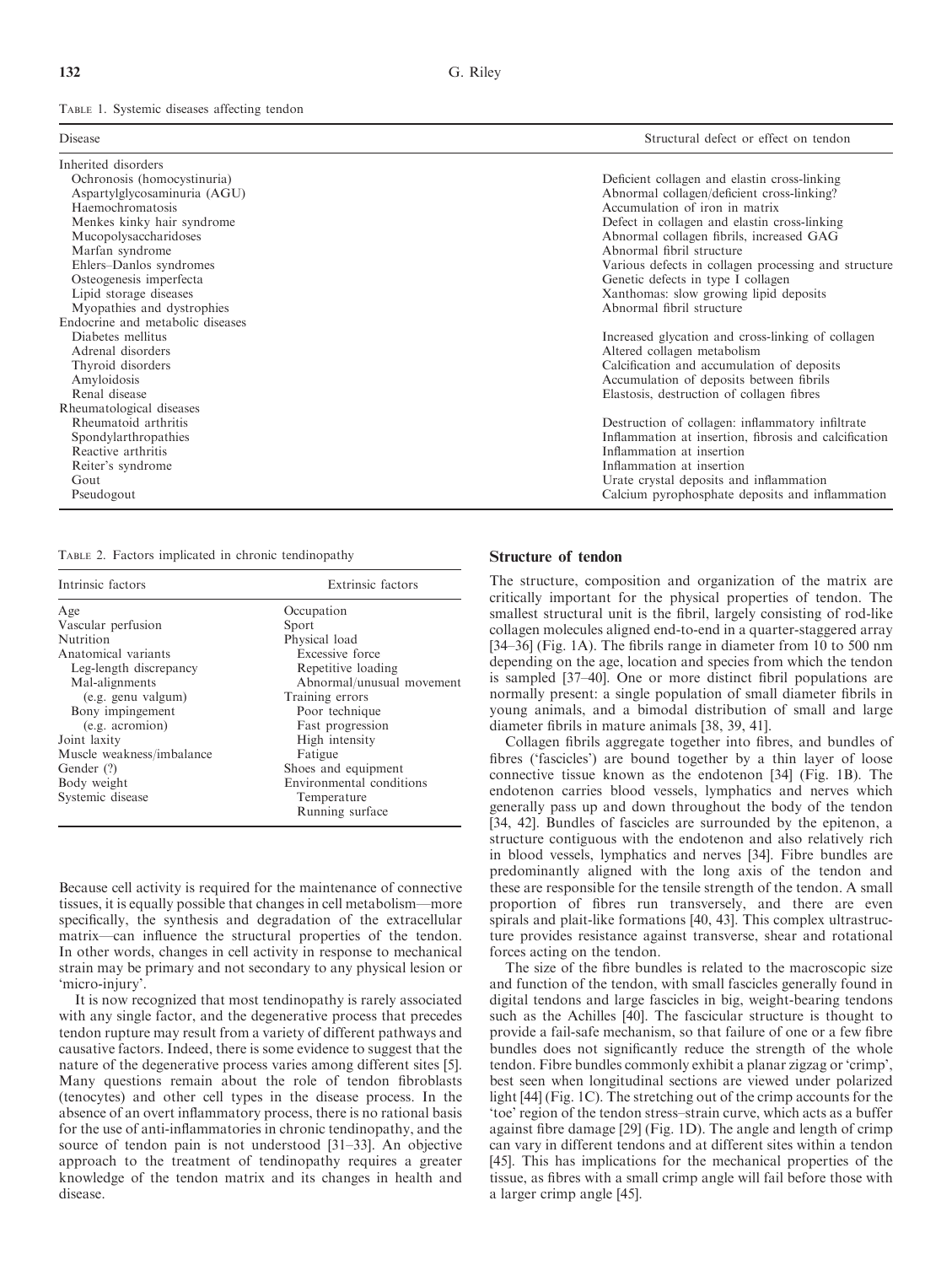# microfibrils **Collagen fibril** Epitenon Overlan zon Quarter-staggered Fibre collagen molecules Fibril Tendon MAAAAAAAAAAA **Collagen molecule** tenocytes **Collagen triple helix Endotenon** 3 polypeptide chains glycine at every third residue A R 'Crimp' in tendon collagen fibres **Tendon stress/strain curve** Stress (Nm<sup>2</sup>) physiological range Strain  $(%)$ **Crimped fibres Straightened fibres Partial ruptu**  $\mathbf C$ D

FIG. 1. The structure and physical properties of tendon. (A) Collagen (type I) forms rod-like molecules which spontaneously associate with other molecules to form a quarter-staggered array. The overlap and hole zones account for the characteristic banded fibril seen using the electron microscope, due to the differential uptake of electron-dense stains. (B) Bundles of fibrils form fibres, the fibres are bound together by a thin layer known as endotenon, and several fibre bundles are surrounded by an outer layer known as the epitenon. (C) Haemotoxylin and eosin-stained section of normal tendon showing the wave or crimp pattern of the collagen fibres. (D) When strain is applied to a tendon, there is first a straightening out of the crimp, resulting in the 'toe region' of the stress–strain curve. Strain within the physiological range causes elastic deformation of the tendon. Higher levels of strain result in partial or complete rupture of fibrils. Actual levels of strain required to induce tendon damage differ in different tendons and are affected by factors such as age and cross-linking of the matrix. This figure can be viewed in colour as supplementary material at Rheumatology Online.

# Collagens in tendon

Although type I collagen constitutes around 60% of the dry mass of the tissue and approximately 95% of the total collagen [46–48], the fibrils are actually composites of several different collagens, proteoglycans and glycoproteins [49]. Type III collagen is the next most abundant collagen, constituting around 3% of the total in human supraspinatus and biceps brachii tendons [48]. In normal tendons, type III collagen tends to be restricted to the endotenon and epitenon [50]. However, it is also found intercalated into type I collagen fibrils, particularly in ageing tendons and at the insertion sites of highly stressed tendons such as the supraspinatus [51]. As type III collagen tends to produce smaller, less organized fibrils [52], this has implications for the mechanical strength of the tendon. Type V collagen is intercalated into the core of the type I collagen fibril, where it forms a template for fibrillogenesis and modulates fibril growth [53, 54]. Type IV collagen, which forms

**Collagen fibril formation** 

a meshwork structure, is restricted to the basement membrane of the tendon blood vessels [47]. Type VI collagen forms sheet-like structures and is usually found co-distributed with type I collagen fibres in normal tendon [47, 55]. There is a different distribution in tendon fibrocartilage at the insertion, where type VI collagen is predominantly cell-associated, as it is in cartilage [55]. Type XII and type XIV collagens are associated with the surface of the type I collagen fibrils, particularly at the insertion [56]. These collagens are FACITs (fibril-associated collagens with interrupted triple helix), with relatively large non-helical domains that are thought to mediate interactions with other matrix components. Other collagens found in small quantities in tendon include types II, IX, X and XI [57]. Once thought to be restricted to cartilage, these collagens are found in the fibrocartilage at the bone insertion, where they are may function to dissipate stress concentration at the hard tissue interface [55, 57].

# The hierarchical structure of tendon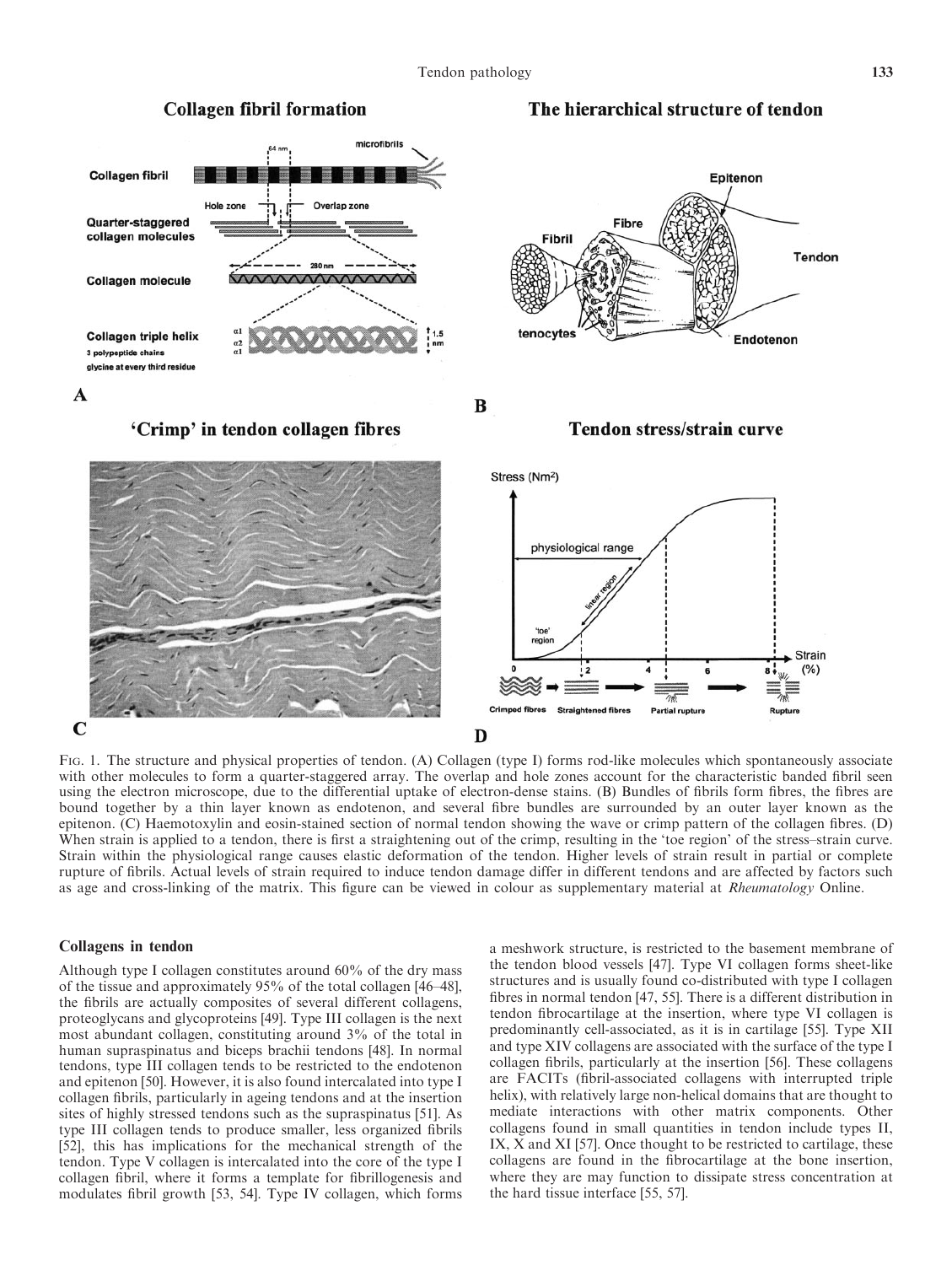Collagens in the matrix are stabilized by the formation of crosslinks [58, 59]. Some cross-links are formed between adjacent amino acids after modification by the enzyme lysyl oxidase. Initially, reducible cross-links are formed between two amino acids [59]. As the tissue ages, these combine with another adjacent amino acid to form mature trifunctional cross-links. Not all of the mature crosslinks have been identified, although the best-characterized are hydroxylysylpyridinoline (HP) and lysylpyridinoline (LP). LP, otherwise known as deoxypyridinoline, is essentially restricted to bone and is present only in small quantities in soft connective tissues [59–61].

The amount of HP in a given connective tissue is related to its mechanical function, with the highest concentration in hyaline cartilage and intervertebral discs, which contain approximately two HP cross-links per collagen molecule [58]. Tendons have a high HP content compared with other soft tissues, although there are substantial differences between tendons. For example, human supraspinatus tendons had over three times the HP content of biceps brachii tendons (0.81 and 0.25 HP cross-links per collagen molecule respectively), presumably reflecting the different mechanical demands placed on these tendons [61]. A greater concentration of HP is generally found in compressed tendons, associated with the fibrocartilaginous composition found at these sites [62–64]. However, the HP content does not change significantly after skeletal maturity, and these cross-links probably do not contribute to the altered physical properties of ageing tendons [61].

Another form of collagen cross-linking occurs by the process of non-enzymic glycation. Reducing sugars such as pentose derived from the circulation bind irreversibly to long-lived proteins in the matrix [59, 65]. There are no enzymes involved, and sugars attach throughout the length of the collagen molecule. Over time, Amadori rearrangement results in the formation of irreversible cross-links between adjacent sugars, creating Maillard browning products, perhaps better known as advanced glycation endproducts (AGEs). AGEs are responsible for many of the altered physical and chemical properties of ageing tissues, such as the reduction in elasticity and decreased solubility. They also have an effect on cell–matrix interactions in the tissue, a possible cause of some of the altered cell activities seen in diseases of ageing, such as osteoarthritis [66, 67]. Although there are a variety of AGEs, the best characterized is the naturally fluorescent cross-link known as pentosidine [68]. Because the turnover of matrix proteins such as collagen is generally very low, AGEs such as pentosidine accumulate gradually on collagen molecules with age. Consequently, the pentosidine content serves as a marker of the molecular age of the tissue, and this property has been exploited in recent studies of the tendon matrix [61] (see below).

#### Proteoglycans in tendon

Proteoglycans are a heterogeneous group of proteins with many different functions in the matrix, although all usually carry at least one side-chain of GAG, a complex sugar moiety of repeating disaccharides [69]. In the tension-bearing regions of a bovine flexor tendon, proteoglycans constitute between 0.2 and 0.5% of the tendon dry weight [70]. The most abundant proteoglycan is decorin, and there are small amounts of biglycan [71]. Small proteoglycans represented almost 90% of the total, and the remainder was a large proteoglycan, thought to be a processed form of aggrecan (lacking the G1 domain) rather than versican [72]. In weight-bearing regions of bovine flexor digitorum profundus tendons, the proteoglycan content was around 3.5% of the tendon dry weight, with a high content of aggrecan and biglycan [62, 70]. A similar proteoglycan composition has been described in fibrocartilaginous regions of rabbit and dog tendons [73, 74]. The accumulation of aggrecan occurs after weight-bearing in the neonate, and the maintenance of synthesis is dependent on compressive load [75]. The fibrocartilage at these sites is a protective adaptation, the aggrecan holding water within the tissue and acting to resist compression [62].

Regional differences in tendon morphology and composition have been identified in human tendons [55, 63, 76, 77]. In Achilles tendons, decorin, biglycan, lumican and fibromodulin were identified in both fibrocartilaginous and tension-bearing regions, at both the mRNA and the protein level [55]. Versican was the major large proteoglycan in the tendon mid-substance, with lesser amounts of aggrecan. In contrast, the fibrocartilage of the Achilles insertion contained mainly aggrecan with lesser amounts of versican.

Site-specific variations in proteoglycan content are related to the mechanical history and function of the tendon. Tendons of the short head of biceps brachii contain around 0.2% proteoglycan, the majority carrying dermatan sulphate GAG side chains (80%) and the remainder chondroitin sulphate, consistent with a predominance of decorin in flexor tendons, which experience mainly tensile loads [63]. Substantially higher levels of proteoglycan are found in supraspinatus tendons, mainly chondroitin sulphate with lesser amounts of dermatan sulphate and keratan sulphate [63]. These proteoglycans have since been characterized, confirming that aggrecan is the major large proteoglycan, together with significant amounts of biglycan [64]. This fibrocartilaginous composition is thought to be a result of adaptive metaplasia to the compressive load experienced by the supraspinatus tendon in the rotator cuff, which wraps around the head of humerus and may experience impingement from the overlying bone and ligament.

Similar fibrocartilaginous regions have also been described in human peroneus, tibialis and extensor digitorum tendons [76, 77]. Although thought to be a protective adaptation, the formation of fibrocartilage may have pathological significance, modifying the structural properties and affecting the tendon response to injury, for example. Autoimmune reactions against cartilaginous constituents of fibrocartilage may also explain why tendon insertions are prone to inflammation in the spondylarthropathies.

# Ageing of the tendon matrix

Age affects the tendon matrix in a variety of ways. During maturation, the cell density decreases dramatically and there is a corresponding increase in collagen content and a decrease in glycosaminoglycan content [30, 78]. The collagen cross-link profile changes from immature, difunctional cross-links to mature, trifunctional cross-links. After maturity, there is no significant change in the total collagen concentration, which remains predominantly type I collagen [48]. However, the distribution of minor collagens, such as type III, may change, with a greater proportion incorporated into the type I fibres [48]. Collagen fibre bundles tend to become larger, the thermal stability increases and the tendon becomes stiffer and less elastic [39, 79, 80]. There is a substantial decrease in the solubility of collagen, thought to be associated with the accumulation of AGE cross-links, such as pentosidine [81]. Some of these changes may be counteracted by exercise, although there is some evidence that mature tendons have little capacity for adaptation and are damaged by exercise [82]. There is evidence of accumulated physical damage in ageing tendons, with increases in the amount of denatured collagen and increased proteolytic cleavage of matrix components [86]; these changes are all associated with deterioration in the physical properties of the tendon. Age is commonly associated with increased prevalence of degenerative changes, such as lack of fibre organization, decreased cellularity and increased GAG content [6, 12]. However, degeneration is not an inevitable consequence of ageing, because other tendons may be unaffected [14]. Tendons from particular sites, such as the shoulder, elbow, knee and ankle, are most likely to show degenerative changes, which increase in severity with age and are associated with the high physical demands placed upon the tendons at these joints [20, 83].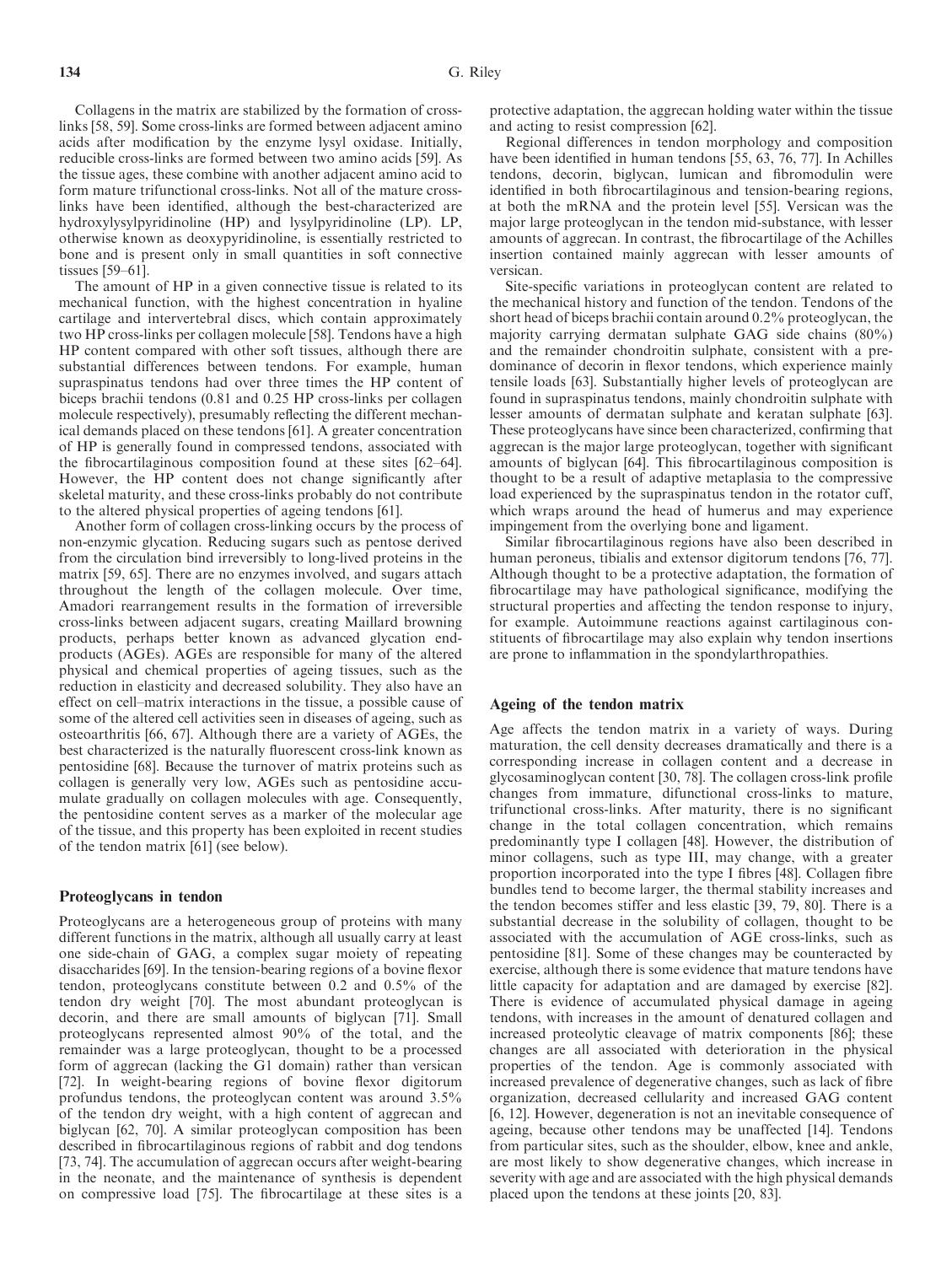$0.1$ 

#### Matrix turnover in tendon

Matrix turnover, involving both the synthesis and degradation of matrix components, is important for the maintenance and repair of all connective tissues, and tendon is no exception. Once thought of as inert and incapable of participating in repair, tenocytes have been shown to be active throughout the lifespan, expressing a variety of matrix proteins and matrix-degrading enzymes [9, 84–86]. However, differences between tendons from different sites and regional variations within tendons may be important in tendon disease, as discussed in more detail below.

Some studies have investigated the effects of exercise on Achilles tendon collagen turnover, using microdialysis catheters inserted into the peritendinous space [87–89]. Vigorous exercise induced increased formation of type I collagen, measured by procollagen peptide analysis of the dialysate 72 h after exercise [87]. There was a decrease in the rate of collagen degradation during the early recovery phase, but no significant difference from controls at 72 h. Thus, exercise was shown to induce anabolic, adaptive processes in the human Achilles tendon, at least in trained individuals. The training effect was further demonstrated in a later study, which showed an increased rate of turnover of collagen (both synthesis and degradation) after 4 weeks of training, but predominantly anabolic effects after 11 weeks of training [89].

Similar studies have shown that exercise increases the peritendinous levels of various mediators of vasodilation and inflammation, such as bradykinin, adenosine, interleukin (IL) 6, thromboxane and prostaglandin  $E_2$  [87, 90–93]. There was also a two-fold increase in lactate and glycerol, demonstrating changes in lipid and carbohydrate metabolism as well as inflammatory activity after short bouts of exercise [90]. These activities are presumably implicated in the adaptive response of tendon, although excessive stimulation of some or all of these factors may conceivably have a role in the onset of tendinopathy as a result of overuse (see below).

# Collagen degradation in tendon

Collagen type I is relatively resistant to enzymatic degradation, and once laid down and cross-linked into the matrix it has a long halflife [94]. Consequently, with age the collagen becomes increasingly glycated, and the AGE cross-link pentosidine accumulates, forming a useful marker of the protein residence time [94, 95]. In the biceps brachii tendon, pentosidine accumulates in a linear fashion with age, consistent with low levels of collagen turnover in this tendon [61] (Fig. 2). Pentosidine does not accumulate at the same rate in ageing supraspinatus tendons, indicating relatively high levels of collagen turnover [61, 86]. The increased rate of turnover compared with the biceps tendon is thought to be associated with the high levels of strain normally experienced by supraspinatus tendons in everyday use. The enzymes responsible for this activity are consequently particularly important, as inappropriate or excessive matrix turnover is a likely cause of the matrix damage in tendinopathy.

Some collagen in tendon is probably degraded intracellularly after phagocytosis, with fibroblasts and macrophages engulfing collagen molecules which are then digested by lysosomal enzymes [96, 97]. This is a major activity in the rapidly remodelling peridontal ligament, although few studies have investigated the relative importance of this route in tendon. Most studies have focused on collagen degradation occurring in the extracellular environment and mediated by secreted proteases.

Collagenases, members of the matrix metalloproteinase (MMP) superfamily, are some of the few enzymes capable of cleaving the intact type I collagen molecule in the extracellular environment [98–100]. Cleavage occurs at a specific locus in the collagen triple helix, between residues 775 and 776 [99], and is the rate-limiting step in (fibrillar) collagen turnover, generating three-quarter- and one-quarter-length fragments that are in turn susceptible to other

 $0.04$  $0.03$  $0.02$  $0.01$  $\bullet$  $\mathbf{a}$  $\mathbf 0$ 20 40 60 80 100 Age (years) FIG. 2. Tendon pentosidine content, a marker of matrix age. (A) The AGE product pentosidine accumulates in a linear fashion with increasing age in the human biceps brachii tendon. These tendons were histologically normal, and the data are consistent with very low levels of matrix (collagen) turnover throughout the lifespan. (B) There is a very poor relationship of pentosidine content with age in the human supraspinatus tendon. Although there was no history of shoulder pathology, some evidence of degenerative change in the tendon was common. The pentosidine content demonstrates that much of the mature glycated collagen network has been replaced during an individual's life. Data from Bank et al. [61].

proteinases, such as the gelatinases. MMPs with collagenase activity include MMP-1 (collagenase-1, EC 3.4.24.7), MMP-8 (neutrophil collagenase, EC 3.4.24.34) and MMP-13 (collagenase-3, MEROPS ID M10.013) as well as the gelatinase MMP-2 (gelatinase A, EC 3.4.24.24) and the membrane-type MMP-14 (MT1-MMP, MEROPS ID M10.014). The collagenases differ in their activities against the various fibrillar collagens [101], although precisely which enzymes are implicated in the physiological and pathological turnover of connective tissue is still the subject of extensive research.

Studies of tendon in explant culture have shown that MMP-1 is released into the culture medium and associated with the collagen breakdown that occurs usually after 14–21 days in culture [102, 103]. An extended culture period is required, possibly because



Biceps brachii tendon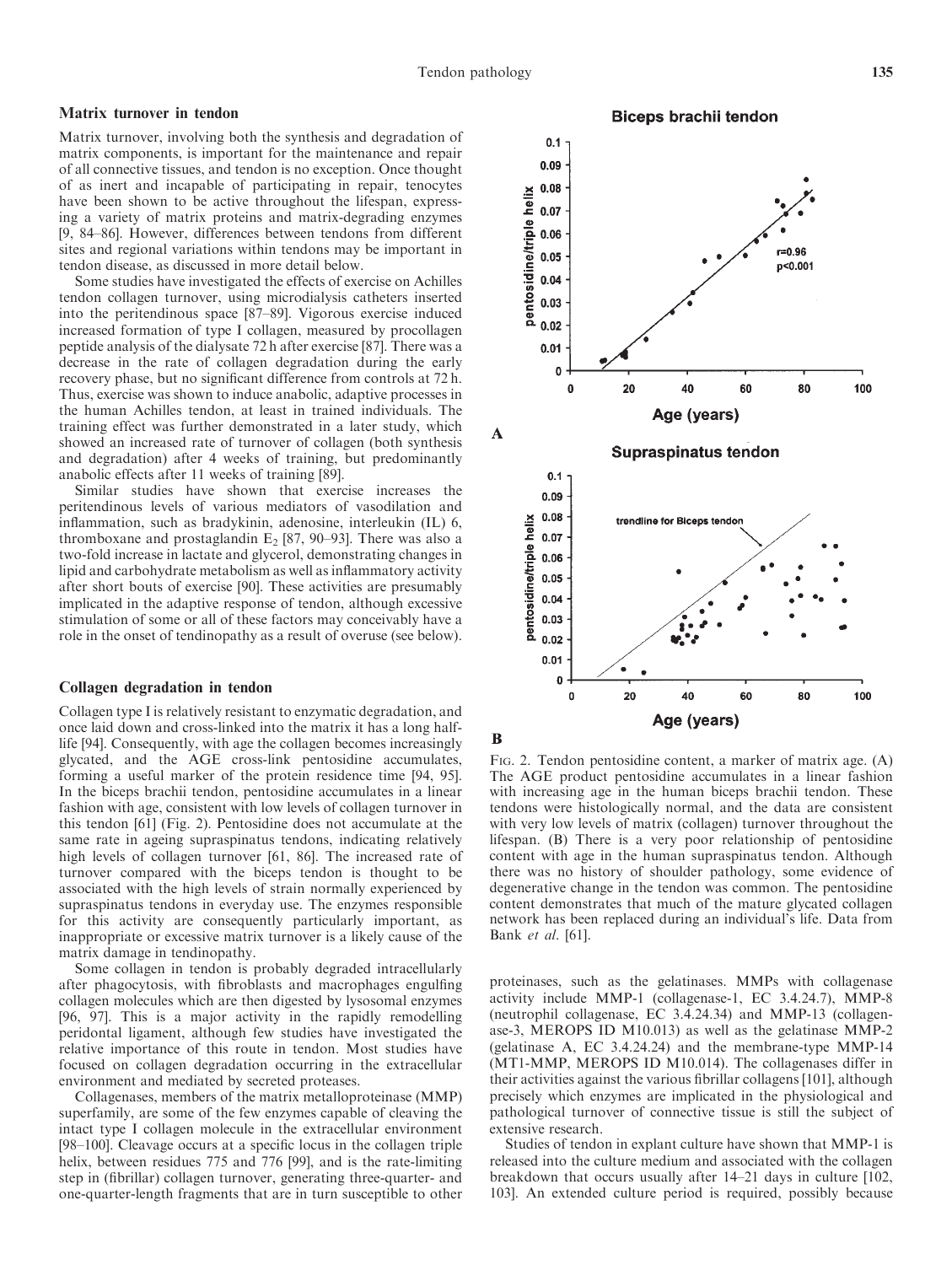removal of the proteoglycan component from around the collagen fibril is a prerequisite for collagen degradation. Breakdown can be stimulated by the inflammatory cytokine IL-1 and potentiated by the cytokine oncostatin M, and is associated with increased MMP-1 activity and reduced levels of TIMP-1 (tissue inhibitor of metalloproteinases) in the media [103]. Factors that regulate enzyme activities in tendon are consequently likely to have a role in tendinopathy, as discussed in more detail below.

#### Proteoglycan degradation in tendon

Proteoglycans are turned over much more rapidly than the fibrillar collagens. Although some members of the MMP family, such as MMP-3 (stromelysin 1), can degrade proteoglycans such as aggrecan in vitro, most activity in vivo is associated with a related but distinct group of metallo-endopeptidases commonly known as 'aggrecanases'.

Aggrecanases were recently identified as members of the ADAMTS family, a subgroup of ADAM (a disintegrin and metalloproteinase) with thrombospondin (TS) type I motifs [104]. The TS domains bind to GAG and may function to sequester aggrecanases in the matrix. ADAMTS-4 (aggrecanase 1) and ADAMTS-5 (aggrecanase 2) both cleave aggrecan at a specific locus, between residues Glu<sup>[373]</sup> and Ala<sup>[374]</sup> in the interglobular domain of the core protein [104–106]. ADAMTS-1 can also degrade aggrecan at the same locus in vitro, and may be a third aggrecanase [107]. ADAMTS-4 also has activity against the brain-specific proteoglycan brevican [108], although little is known about the enzymes responsible for the degradation of other proteoglycans.

Recent studies have demonstrated rapid catabolism and loss of proteoglycans from tendon explants maintained in culture [109, 110]. Studies with antibodies to aggrecan, biglycan and decorin showed that catabolites of aggrecan and decorin were present in both young and mature tendon, consistent with constitutively high levels of proteoglycan turnover [110]. There was no evidence of MMP-mediated proteoglycan turnover, although aggrecan turnover did not correlate with levels of mRNA expression for ADAMTS-4 or ADAMTS-5. Currently little is known about the factors that regulate aggrecanase activities in connective tissues.

#### The matrix in chronic tendinopathy

There have been relatively few biochemical studies of chronic tendinopathy, and most have been of material collected at the endstage of the condition after tendon rupture. Studies of degenerate supraspinatus tendons found a small but significant decrease in the total collagen content, and an increased proportion of type III collagen relative to type I collagen [48]. Post-translational modification of the collagen network was also different compared with age-matched normal tendons. Hydroxylysine and the mature collagen cross-links (HP and LP) were significantly increased, to a much greater extent than expected given the increased collagen type III content, which normally contains half the hydroxylysine and HP content of collagen type I [61]. Similar changes have been found in animal tendons in chronic tendinopathy [111] and after acute injury induced by surgical trauma or collagenase injection [112–115]. Although levels of hydroxylation and the HP cross-link tend to diminish as healing proceeds, incomplete remodelling commonly results in persistently high levels in scar tissue [116].

Other biochemical studies have shown an increase in hyaluronan and various proteoglycans in degenerate tendons, as yet not fully characterized [63, 111]. There are differences in the sugar moieties expressed in ruptured Achilles tendons, as shown by changes in lectin staining properties [117]. Glycoproteins such as tenascin-C were increased in ruptured supraspinatus, with differences in the isoforms expressed as well as small peptide fragments; this is evidence for enzyme-mediated cleavage in the tissue [118]. Fibronectin immunostaining was significantly increased in ruptured tendon, and there was accumulation of necrotic tissue and fibrin [119]. These matrix changes are consistent with a wound healing process occurring in the degenerate tendon, albeit with impaired or incomplete remodelling, rather than any functional adaptation. The available evidence generally supports the hypothesis that accumulated micro-injuries result in a gradual deterioration in the quality of the tendon matrix. There is a gradual transformation of the matrix, from organized type I collagen fibrils to a tissue consisting of randomly organized, small-diameter fibrils containing type I and type III collagen.

#### Matrix turnover in tendinopathy

Although some of the changes found in ruptured tendons may be the result of rupture rather than the cause, there are reasons to suspect that a change in collagen turnover precedes and predisposes to tendon rupture. A study of the molecular age of the collagen network by an analysis of pentosidine content demonstrated greater levels of matrix turnover in supraspinatus tendons compared with age-matched biceps brachii tendons [61] (Fig. 2). Pentosidine did not accumulate in a linear fashion with age, and it was estimated that up to 50% of the collagen in the supraspinatus had been replaced over the individuals' lifetime [61] (Fig. 2B). Levels of pentosidine were substantially lower in ruptured tendons, demonstrating that a greater proportion of the matrix collagen, up to 90% of the total, was replaced in ruptured supraspinatus tendons [61]. These data have since been supported by an analysis of the racemization of the amino acid aspartate, another indicator of the molecular age of the protein network [86]. Thus it appears that a relatively high level of matrix remodelling is common in tendons such as the supraspinatus, and that this process is linked to the onset of degenerative pathology.

Increased collagen turnover in supraspinatus tendons was associated with the increased expression and activity of several members of the MMP family. In control supraspinatus tendons, MMP-1, MMP-2 and MMP-3 activities were significantly higher compared with normal biceps brachii tendons, which showed little or no collagen turnover [86]. In ruptured supraspinatus tendons, there were increased levels of MMP-1 activity, reduced levels of MMP-2 and MMP-3, and evidence of increased collagen denaturation and turnover [86]. MMP-3 (stromelysin 1) is thought to be a key regulatory enzyme in the control of matrix turnover, and a decline in this enzyme may represent a failure in the normal remodelling process. Thus, tendinopathy may result from a failure to repair or adequately maintain the tendon matrix in response to mechanical strain or repeated micro-trauma.

A study of synovial fluids from the glenohumeral joint of patients with rotator cuff pathology showed high levels of expression of both MMP-1 and MMP-3 in patients with ruptured tendons, with no change in the levels of TIMP-1, and the levels of enzyme correlated with the size of tear [120]. GAG levels were also higher in fluids from massive tears compared with partial tears, consistent with increased turnover of matrix proteoglycans [120]. Immunolocalization studies have shown MMP-1 expressed at the edge of the tear in ruptured supraspinatus [121] and increased expression in patellar tendinosis [122].

The importance of matrix turnover in tendon pathology was also demonstrated in a molecular study of Achilles tendinopathy using cDNA arrays [9]. Out of 265 genes that were analysed, 17 genes were up-regulated and 23 were down-regulated in degenerate tissue samples. The absence of inflammation within the tendon was confirmed, and there were large increases in the expression of matrix genes such as collagen type I and type III. The proteoglycans versican, biglycan and perlecan were increased, but there was no change in decorin. Glycoproteins such as laminin, SPARC (secreted protein acidic and rich in cysteine) and tenascin-C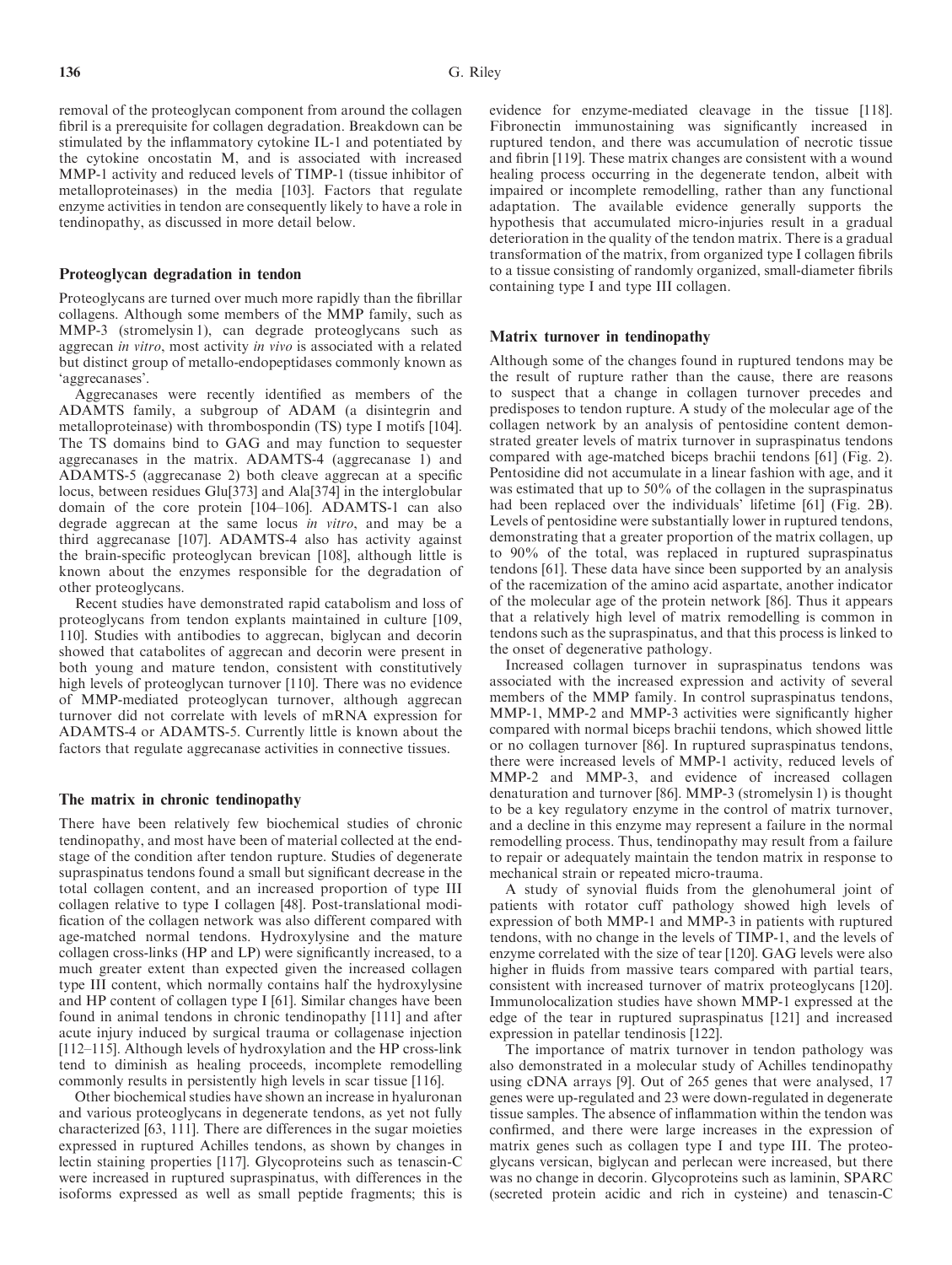were also increased; the latter observation was consistent with earlier biochemical studies [118]. In addition to matrix genes, there were substantial changes in MMP expression. MMP-2, MMP-3, MMP-14, MMP-16 and MMP-19 were all detected in normal tendon. The greatest difference between normal and pathological specimens was in the level of MMP-3 mRNA (also reflected in the level of MMP-3 protein), which was absent or less abundant in painful tendinopathy and ruptured tendon [9]. Expression of MMP-1 mRNA was not detected, either in normal tendons or in chronic tendon lesions. Because MMP-1 and MMP-3 are normally regulated co-ordinately, the difference in expression is an interesting observation that is yet to be explained. It is possible that MMP-3 activity is required for normal tendon maintenance, at least in highly stressed tendons, such as the supraspinatus and the Achilles. The loss of MMP-3 activity in tendinopathy could account for the increase in proteoglycan commonly found in tendon lesions, as these are potential substrates for the enzyme. However, more work is required to investigate the role of other proteoglycan-degrading enzymes, such as the aggrecanases (ADAMTS-1, 4 and 5), in tendon pathology.

The important role of MMPs in tendon pathology is further supported by the side-effect profile of two very different drug compounds. First, a broad-spectrum inhibitor of matrix metalloproteinases was found to induce a painful tendinopathy in patients, usually in the shoulders or hands [123]. Detailed studies are required to determine which metalloproteinase activities are implicated—whether an MMP, ADAM or ADAMTS enzyme. Secondly, fluoroquinolone antibiotics can also induce tendinopathy in some patients [124], and these drugs have recently been shown to modulate MMP activity, at least in vitro [125, 126]. Studies on canine tenocytes showed a stimulation of caseinase activity by canine tenocytes treated with ciprofloxacin. In studies of human tenocytes we have shown a small stimulation of MMP-3 expression by ciprofloxacin [126]. In addition, pretreatment with ciprofloxacin potentiated the stimulatory effect of IL-1 on both MMP-1 and MMP-3 gene expression, and there was a corresponding increase in synthesis of MMP-3 [126]. Because fluoroquinolones may also stimulate inflammatory pathways in or around the tendon [127], the combined effect on tendon matrix turnover may account for the onset of tendinopathy in some patients.

## Regulation of matrix turnover in tendinopathy

Despite many elegant hypotheses and in vitro studies, the factors that induce pathological matrix remodelling in tendinopathy have not been fully characterized. There is evidence that cell activities are substantially altered in chronic tendon lesions. Cells in ruptured tendons showed evidence of hypoxic changes [5], and levels of lactate were increased in the peritendinous fluid of patients with Achilles tendinopathy, consistent with increased anaerobic activity [128]. There was evidence of increased apoptosis in degenerate rotator cuff tendons (almost 2.5 times higher than in controls), implicating programmed cell death in the pathology [129].

Matrix interactions, insoluble deposits, mechanical strain and locally released cytokines and signalling molecules (to name but a few factors) may have a direct effect on tenocyte activity and the expression of tendon matrix genes and enzymes. For example, amyloid, calcific deposits and breakdown products of proteins such as tenascin-C have been shown to accumulate in degenerate tendon [118, 130, 131]. Insoluble deposits are capable of increasing the expression of enzyme activities and stimulating matrix turnover, at least in vitro [132, 133]. Although inflammatory cytokines such as IL-1 have not been detected in the tendon itself, there was greater expression of IL-1 $\beta$  (and IL-1 receptor antagonist) in the synovium of patients with perforating rotator cuff tears compared with those with non-perforating tears, although the degree of shoulder pain was inversely correlated with the levels of gene expression [134, 135]. The inducible cyclooxygenase enzyme COX-2, a key regulator in the pathway of prostaglandin synthesis, was significantly increased in patellar tendinosis, and there was increased expression of transforming growth factor  $\beta$  (TGF- $\beta$ 1) [136]. Increased cellularity at the site of the tendon lesion was associated with the levels of expression of platelet-derived growth factor (PDGF) receptor, and cells derived from lesions showed increased rates of cell proliferation and a greater response to PDGF compared with normal tendon cells [137]. Other mediators of inflammation and vascular perfusion that are stimulated by exercise, such as bradykinin, adenosine, IL-6, thromboxane and prostaglandin  $E_2$ , may also play a role [138] (see above).

Because substance P and other neuropeptides have been detected in tendon and in fluids collected from around painful tendons [139–141], there is evidence for a 'neurogenic' hypothesis of tendon overuse injury [142] (Fig. 3). Nerve endings and mast cells may function as units to modulate tendon homeostasis and mediate adaptive responses to mechanical strain. Excessive stimulation as a result of overuse may result in pathological changes to the tendon matrix. In support of this hypothesis, substance P has been shown to modulate the expression of several (rabbit) tendon matrix





B

FIG. 3. Neurogenic hypothesis of tendon 'overuse' injury. (A) Nerve endings and mast cells in the matrix exist as functional units in the tendon matrix. The release of neuropeptides such as substance P (SP) and calcitonin gene-related peptide (CGRP) stimulates the degranulation of mast cells, releasing a panoply of agents which modulate a variety of cell activities in the matrix. (B) Nerve and mast cell units function to modulate homeostatic and adaptive responses in the normal tendon, although excessive stimulation leads to tissue breakdown and degeneration. Adapted from Hart et al. [142].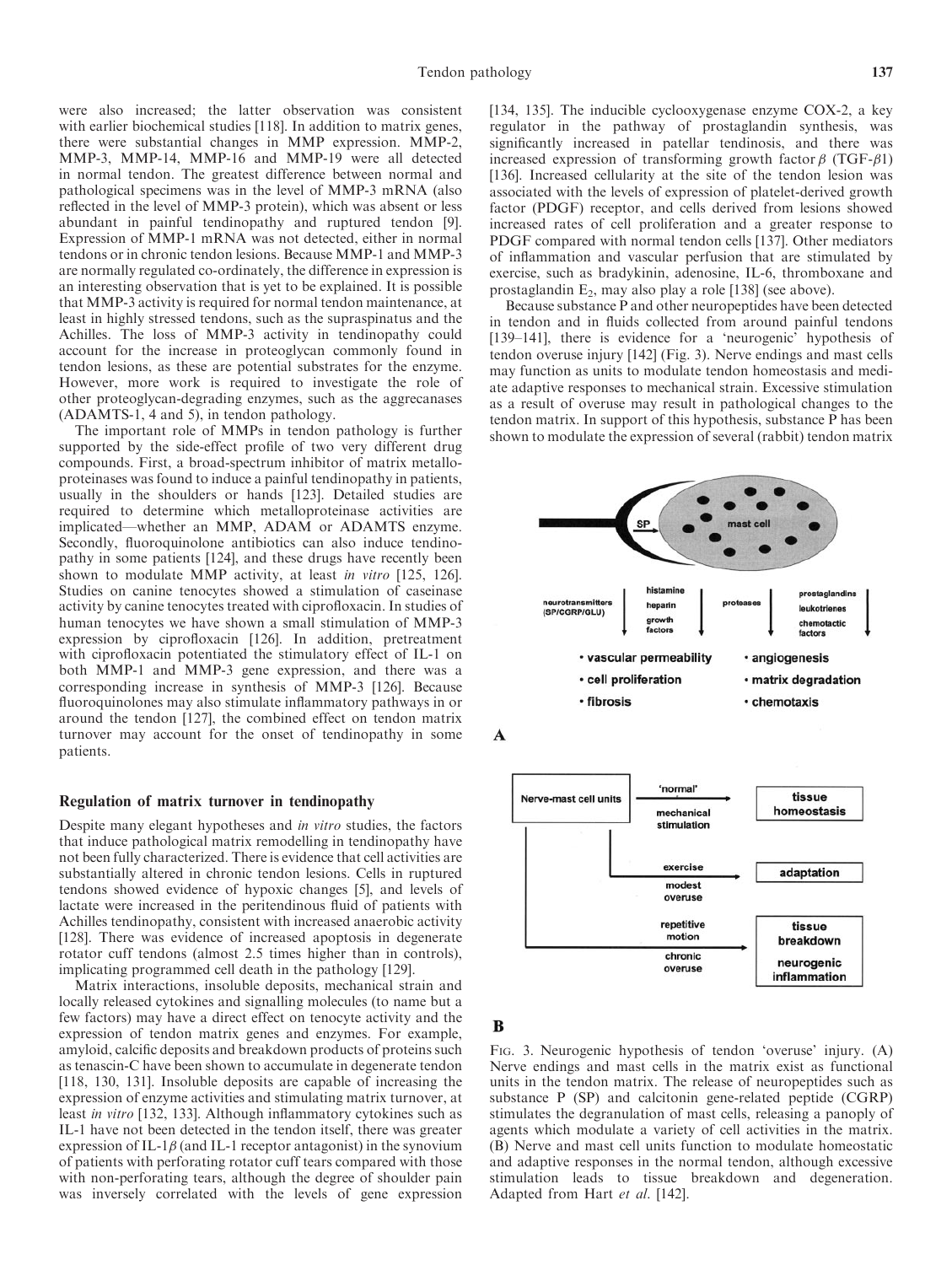genes and enzymes, including MMP-1, although the precise effects were dependent on gender and hormonal status [143].

A study of TGF- $\beta$  expression in the Achilles showed that one isoform  $(TGF- $\beta$ 2) was predominant in the fibrillar matrix of both$ normal and pathological tendons [144]. Although TGF- $\beta$ 2 was increased in Achilles tendinopathy, the absence of one of the TGF- $\beta$  signalling receptors (TGF- $\beta$ R1) was consistent with the hypothesis that  $TGF-\beta$  signalling was not actually taking place in the tendon. Consequently, failure to control matrix degradation may result from failure to up-regulate TIMPs in response to  $TGF- $\beta$ . This observation suggests that the addition of growth$ factors such as  $TGF-\beta$  to facilitate tendon repair may be ineffective in chronic tendinopathy. It is also consistent with the hypothesis that the chronic nature of tendinopathy represents a failure to regulate cell activities appropriately during repair or matrix remodelling. Currently there are no therapies for tendinopathy that specifically address this problem.

# Animal models, gene knockouts and tendon pathology

Studies of tendinopathy are hampered by the absence of suitable animal models that mimic the chronic condition seen in humans. Investigations of equine tendon lesions have demonstrated accumulated damage after prolonged, high-intensity exercise, with changes in the matrix similar to those described in human tendinopathy [82, 145, 146]. Attempts to recreate tendon lesions in smaller animals using exercise regimes have been generally less successful [147]. Electrical stimulation of rabbit triceps surae muscles to provoke kicking activity can induce changes in the paratenon, and possibly also degeneration of the tendon matrix, although these lesions have proved difficult to reproduce [148, 149]. Various surgical procedures have been used in rabbit and rodent models, as has the injection of enzymes (collagenase) or inflammatory mediators such as prostaglandins [150–152]. Treatment of rodents with fluoroquinolone antibiotics can rapidly induce tendon lesions, with inflammation of the paratenon preceding degenerative changes in the tendon matrix [153, 154]. Because these drugs can affect MMP expression by tendon cells, this model may provide useful information about the disease [126, 155].

The role of specific proteins has been investigated in geneknockout animal models. Mice deficient in any one of the small proteoglycans (decorin, biglycan, fibromodulin or lumican) manifest with smaller-diameter collagen fibrils, joint laxity and tendon weakness [156, 157]. Recently, inhibition of decorin expression has been used to increase the diameter of collagen fibres in healing ligaments, and this approach may have some promise in the treatment of tendon injury, improving the mechanical properties of the scar tissue [158]. Mice with a mutated collagen cleavage site that renders type I collagen resistant to collagenase have thicker tendons than normal, and the tendon insertion fails to migrate with bone growth, demonstrating the importance of collagen turnover, at least during development [159, 160]. Mice lacking MMP-13, the rodent equivalent of MMP-1, showed severely delayed wound healing in the skin, although the effects on tendon healing have not been studied [161]. Future studies combining models of tendon pathology with specific geneknockouts are likely to yield important information on the role of specific matrix proteins and enzymes in tendon development and disease.

# Summary

The tendon matrix is ideally constructed to perform its major function, the transfer of force from muscle to bone. It is not a static tissue, and the matrix will adapt according to the level, direction and frequency of the applied load, a process of remodelling mediated by the tendon fibroblasts. The tendon matrix is constantly remodelled throughout life, although higher rates of turnover are found at sites exposed to high levels of strain, compression or shear forces, such as the Achilles and the supraspinatus. Matrix changes in tendon pathology could be attributed to intrinsic factors, such as changes in cell activity with age, or extrinsic factors, such as 'overuse', repetitive strain and microtrauma. In degenerate tendon there is an increased rate of matrix remodelling, leading to a qualitatively different and mechanically less stable tendon, which is susceptible to damage. Thus tendon degeneration may result from a failure to regulate specific MMP activities in response to repeated injury or mechanical strain. Whether tendon repair can be improved merits further investigation of the factors controlling matrix remodelling in tendon. These factors include mechanical strain, growth factors, cytokines and neuropeptides, all of which have been implicated in the control of tendon homeostasis, adaptation and repair.

The author has declared no conflicts of interest.

# **References**

- 1. Józsa L, Kannus P. Tendon alterations in inherited diseases. In: Józsa L, Kannus P, eds. Human tendons: anatomy, physiology and pathology. Champaigns: Human Kinetics, 1997:390–402.
- 2. Józsa L, Kannus P. Tendon alterations in endocrinologic and metabolic diseases. In: Józsa L, Kannus P, eds. Human tendons: anatomy, physiology and pathology. Champaign: Human Kinetics, 1997:403–12.
- 3. Józsa L, Kannus P. Tendon alterations in rheumatic diseases. In: Józsa L, Kannus P, eds. Human tendons: anatomy, physiology and pathology. Champaign: Human Kinetics, 1997:412–29.
- 4. Puddu G, Ippolito E, Postacchini F. A classification of Achilles tendon disease. Am J Sports Med 1976;4:145–50.
- 5. Kannus P, Józsa L. Histopathological changes preceding spontaneous rupture of a tendon. A controlled study of 891 patients. J Bone Joint Surg Am 1991;73A:1507–25.
- 6. Åström M, Rausing A. Chronic Achilles tendinopathy. A survey of surgical and histopathologic findings. Clin Orthop 1995;316:151–64.
- 7. Maffulli N, Khan KM, Puddu G. Overuse tendon conditions: time to change a confusing terminology. Arthroscopy 1998;14:840–3.
- 8. Khan KM, Cook JL, Bonar F, Harcourt P, Åström M. Histopathology of common tendinopathies—Update and implications for clinical management. Sports Med 1999;27:393–408.
- 9. Ireland D, Harrall RL, Holloway G, Hackney R, Hazleman BL, Riley GP. Multiple changes in gene expression in chronic human Achilles tendinopathy. Matrix Biol 2001;20:159–69.
- 10. Józsa L, Kannus P. Spontaneous rupture of tendons. In: Józsa L, Kannus P, eds. Human tendons: anatomy, physiology and pathology. Champaign: Human Kinetics, 1997:254–325.
- 11. Gibson W. Are 'spontaneous' Achilles tendon ruptures truly spontaneous? Br J Sports Med 1998;32:266.
- 12. Chard MD, Cawston TE, Riley GP, Gresham A, Hazleman BL. Rotator cuff degeneration and lateral epicondylitis: a comparative histological study. Ann Rheum Dis 1994;53:30–4.
- 13. Movin T, Gad A, Reinholt P, Rolf C. Tendon pathology in long-standing achillodynia—Biopsy findings in 40 patients. Acta Orthopaed Scand 1997;68:170–5.
- 14. Riley GP, Goddard MJ, Hazleman BL. Histopathological assessment and pathological significance of matrix degeneration in supraspinatus tendons. Rheumatology 2001;40:229–30.
- 15. Kannus P. Etiology and pathophysiology of chronic tendon disorders in sports. Scand J Med Sci Sports 1997;7:78–85.
- 16. Kannus P. Tendon pathology: Basic science and clinical applications. Sports Exercise Inj 1997;3:62–75.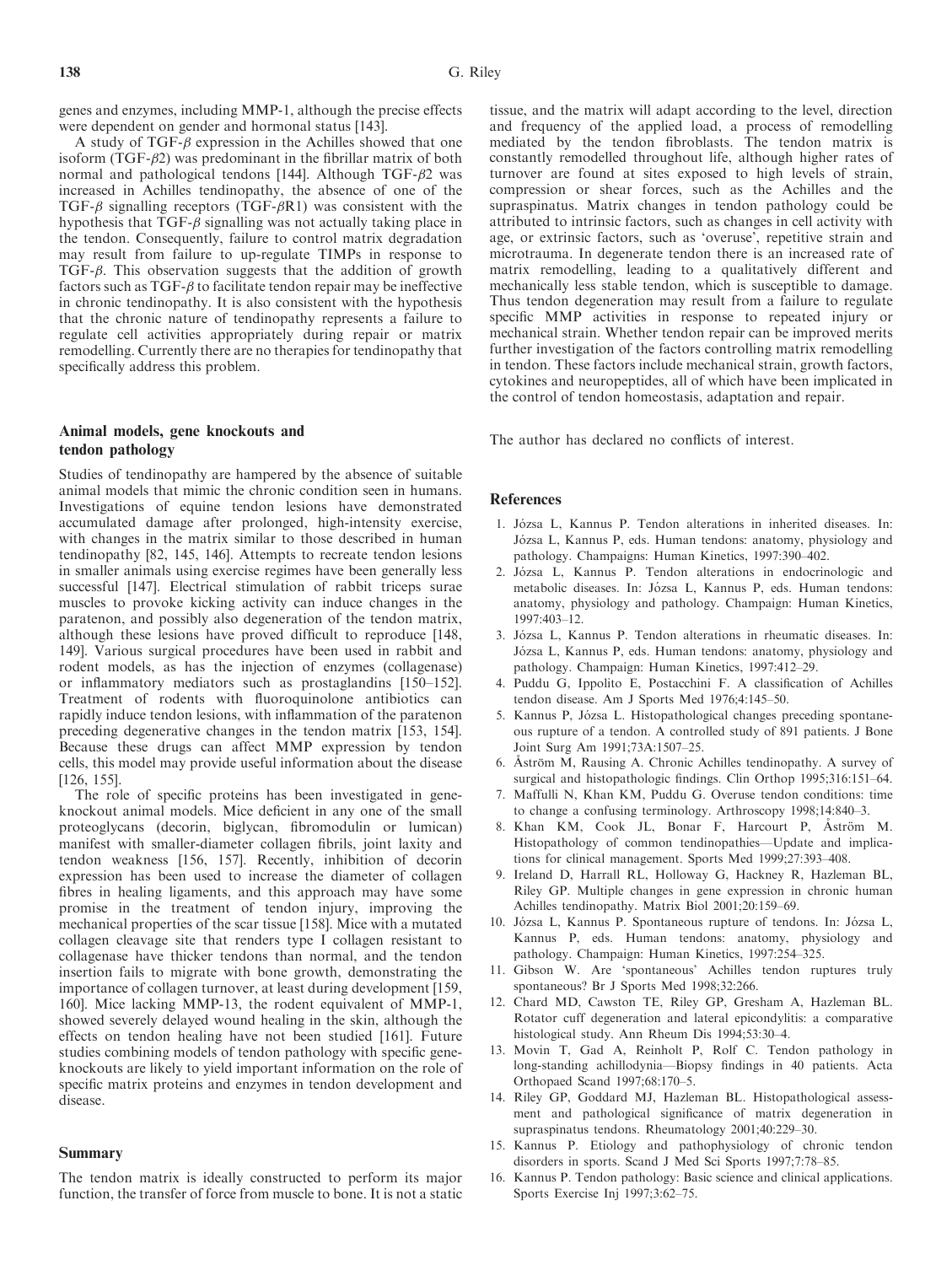- 17. Nirschl RP. Mesenchymal syndrome. Va Med Mon (1918) 1969;96:659–62.
- 18. Brooks CH, Revell WJ, Heatley FW. A quantitative histological study of the vascularity of the rotator cuff tendon. J Bone Joint Surg 1992;74B:151–3.
- 19. Ahmed IM, Lagopoulos M, McConnell P, Soames RW, Sefton GK. Blood supply of the Achilles tendon. J Orthop Res 1998;16:591–6.
- 20. Leadbetter WB. Cell-matrix response in tendon injury. Clin Sports Med 1992;11:533–78.
- 21. Fenwick SA, Hazleman BL, Riley GP. The vasculature and its role in the damaged and healing tendon. Arthritis Res 2002;4:252–60.
- 22. Nirschl RP, Pettrone FA. Tennis elbow. J Bone Joint Surg  $1973.61A.832-9$
- 23. Aström M, Westlin N. Blood-flow in chronic Achilles tendinopathy. Clin Orthop Rel Res 1994;308:166–72.
- 24. Åström M. Laser Doppler flowmetry in the assessment of tendon blood flow. Scand J Med Sci Sports 2000;10:365–7.
- 25. Herring SA, Nilson KL. Introduction to overuse injuries. Clin Sports Med 1987;6:225–39.
- 26. Józsa L, Kannus P. Overuse injuries of tendons. In: Józsa L, Kannus P, eds. Human tendons: anatomy, physiology and pathology. Champaign: Human Kinetics, 1997:164–253.
- 27. Selvanetti A, Cipolla M, Puddu G. Overuse tendon injuries: Basic science and classification. Operative Tech Sports Med 1997;5:110–7.
- 28. Kjaer M. The treatment of overuse injuries in sports. Scand J Med Sci Sports 2001;11:195–6.
- 29. Butler DL, Grood ES, Noyes FR, Zernicke RF. Biomechanics of ligaments and tendons. Exerc Sport Sci Rev 1978;6:125–81.
- 30. Elliott DH. Structure and function of mammalian tendon. Biol Rev 1965;40:392–421.
- 31. Almekinders LC, Temple JD. Etiology, diagnosis, and treatment of tendonitis: an analysis of the literature. Med Sci Sports Exerc 1998;30:1183–90.
- 32. Khan KM, Cook JL, Maffulli N, Kannus P. Where is the pain coming from in tendinopathy? It may be biochemical, not only structural, in origin. Br J Sports Med 2000;34:81–3.
- 33. Khan KM, Cook JL, Kannus P, Maffulli N, Bonar SF. Time to abandon the 'tendinitis' myth. BMJ 2002;324:626–7.
- 34. Kastelic J, Galeski A, Baer E. The multicomposite structure of tendon. Connect Tissue Res 1978;6:11–23.
- 35. Miller EJ, Gay S. Collagen: an overview. Methods Enzymol 1982;82:3–32.
- 36. Burgeson RE, Nimni ME. Collagen types: Molecular structure and tissue distribution. Clin Orthop 1992;282:250–72.
- 37. Greenlee TK, Ross R. The development of the rat flexor digital tendon: a fine structure study. J Ultrastruct Res 1967;18:353–76.
- 38. Parry DAD, Barnes GRG, Craig AS. A comparison of the size distribution of collagen fibrils in connective tissues as a function of age and a possible relation between fibril size distribution and mechanical properties. Proc R Soc Lond B Biol Sci 1978;203: 305–21.
- 39. Moore MJ, De Beaux A. A quantitative ultrastructural study of rat tendon from birth to maturity. J Anat 1987;153:163–9.
- 40. Józsa L, Kannus P. Structure and metabolism of normal tendons. In: Józsa L, Kannus P, eds. Human tendons: anatomy physiology and pathology. Champaign: Human Kinetics, 1997:46–95.
- 41. Parry DAD, Flint MH, Gillard GC, Craig AS. A role for glycosaminoglycans in the development of collagen fibrils. FEBS Lett 1982;149:1–7.
- 42. Ochiai N, Matsui T, Miyaji N, Merklin RJ, Hunter JM. Vascular anatomy of flexor tendons. I. Vincular system and blood supply of the profundus tendon in the digital sheath. J Hand Surg Am 1979; 4:321–30.
- 43. Józsa L, Kannus P, Balint JB, Reffy A. Three-dimensional ultrastructure of human tendons. Acta Anat (Basel) 1991;142: 306–12.
- 44. Williams IF, Craig AS, Parry DAD, Goodship AE, Shah J, Silver IA. Development of collagen fibril organization and collagen crimp patterns during tendon healing. Int J Biol Macromol 1985;7:275–82.
- 45. Wilmink J, Wilson AM, Goodship AE. Functional significance of the morphology and micromechanics of collagen fibres in relation to partial rupture of the superficial digital flexor tendon in racehorses. Res Vet Sci 1992;53:354–9.
- 46. Evans JH, Barbenel JC. Structural and mechanical properties of tendon related to function. Equine Vet J 1975;7:1–8.
- 47. von der Mark K. Localization of collagen types in tissues. Int Rev Connect Tissue Res 1981;9:265–324.
- 48. Riley GP, Harrall RL, Constant CR, Chard MD, Cawston TE, Hazleman BL. Tendon degeneration and chronic shoulder pain: Changes in the collagen composition of the human rotator cuff tendons in rotator cuff tendinitis. Ann Rheum Dis 1994;53: 359–66.
- 49. Aumailley M, Gayraud B. Structure and biological activity of the extracellular matrix. J Mol Med 1998;76:253–65.
- 50. Duance VC, Restall DJ, Beard H, Bourne FJ, Bailey AJ. The location of three collagen types in skeletal muscle. FEBS Lett 1977;79:248–52.
- 51. Fan L, Sarkar K, Franks DJ, Uhthoff HK. Estimation of total collagen and types I and III collagen in canine rotator cuff tendons. Calcif Tissue Int 1997;61:223–9.
- 52. Lapiere CM, Nusgens B, Pierard GE. Interaction between collagen type I and type III in conditioning bundles organization. Connect Tissue Res 1977;5:21–9.
- 53. Linsenmayer TF, Fitch JM, Birk DE. Heterotypic collagen fibrils and stabilizing collagens: Controlling elements in corneal morphogenesis. Ann NY Acad Sci 1990;580:143–60.
- 54. Birk DE, Fitch JM, Babiarz JP, Doane KJ, Linsenmayer TF. Collagen fibrillogenesis in vitro: Interaction of types I and V collagen regulates fibril diameter. J Cell Sci 1990;95:649–57.
- 55. Waggett AD, Ralphs JR, Kwan APL, Woodnutt D, Benjamin M. Characterization of collagens and proteoglycans at the insertion of the human Achilles tendon. Matrix Biol 1998;16:457–70.
- 56. Shaw LM, Olsen BR. FACIT collagens: Diverse molecular bridges in extracellular matrices. Trends Biochem Sci 1991;16:191–4.
- 57. Fukuta S, Oyama M, Kavalkovich K, Fu FH, Niyibizi C. Identification of types II, IX and X collagens at the insertion site of the bovine Achilles tendon. Matrix Biol 1998;17:65–73.
- 58. Eyre DR, Paz MA, Gallop PM. Cross-linking in collagen and elastin. Annu Rev Biochem 1984;53:717–48.
- 59. Bailey AJ, Paul RG, Knott L. Mechanisms of maturation and ageing of collagen. Mech Ageing Dev 1998;106:1–56.
- 60. Knott L, Bailey AJ. Collagen cross-links in mineralizing tissues: A review of their chemistry, function, and clinical relevance. Bone 1998;22:181–7.
- 61. Bank RA, TeKoppele JM, Oostingh G, Hazleman BL, Riley GP. Lysylhydroxylation and non-reducible cross-linking of human supraspinatus tendon collagen: changes with age and in chronic rotator cuff tendinitis. Ann Rheum Dis 1999;58:35–41.
- 62. Vogel KG, Koob TJ. Structural specialisation in tendons under compression. Int Rev Cytol 1989;115:267–93.
- 63. Riley GP, Harrall RL, Constant CR, Chard MD, Cawston TE, Hazleman BL. Glycosaminoglycans of human rotator cuff tendons: Changes with age and in chronic rotator cuff tendinitis. Ann Rheum Dis 1994:53:367-76.
- 64. Berenson MC, Blevins FT, Plaas AHK, Vogel KG. Proteoglycans of human rotator cuff tendons. J Orthop Res 1996;14:518–25.
- 65. Monnier VM, Sell DR, Nagaraj RH et al. Maillard reactionmediated molecular damage to extracellular matrix and other tissue proteins in diabetes, aging, and uremia. Diabetes 1992;41(Suppl. 2):36–41.
- 66. DeGroot J, Verzijl N, Jacobs KM et al. Accumulation of advanced glycation endproducts reduces chondrocyte-mediated extracellular matrix turnover in human articular cartilage. Osteoarthritis Cartilage 2001;9:720–6.
- 67. Bank RA, Verzijl N, Lafeber FP, TeKoppele JM. Putative role of lysyl hydroxylation and pyridinoline cross-linking during adolescence in the occurrence of osteoarthritis at old age. Osteoarthritis Cartilage 2002;10:127–34.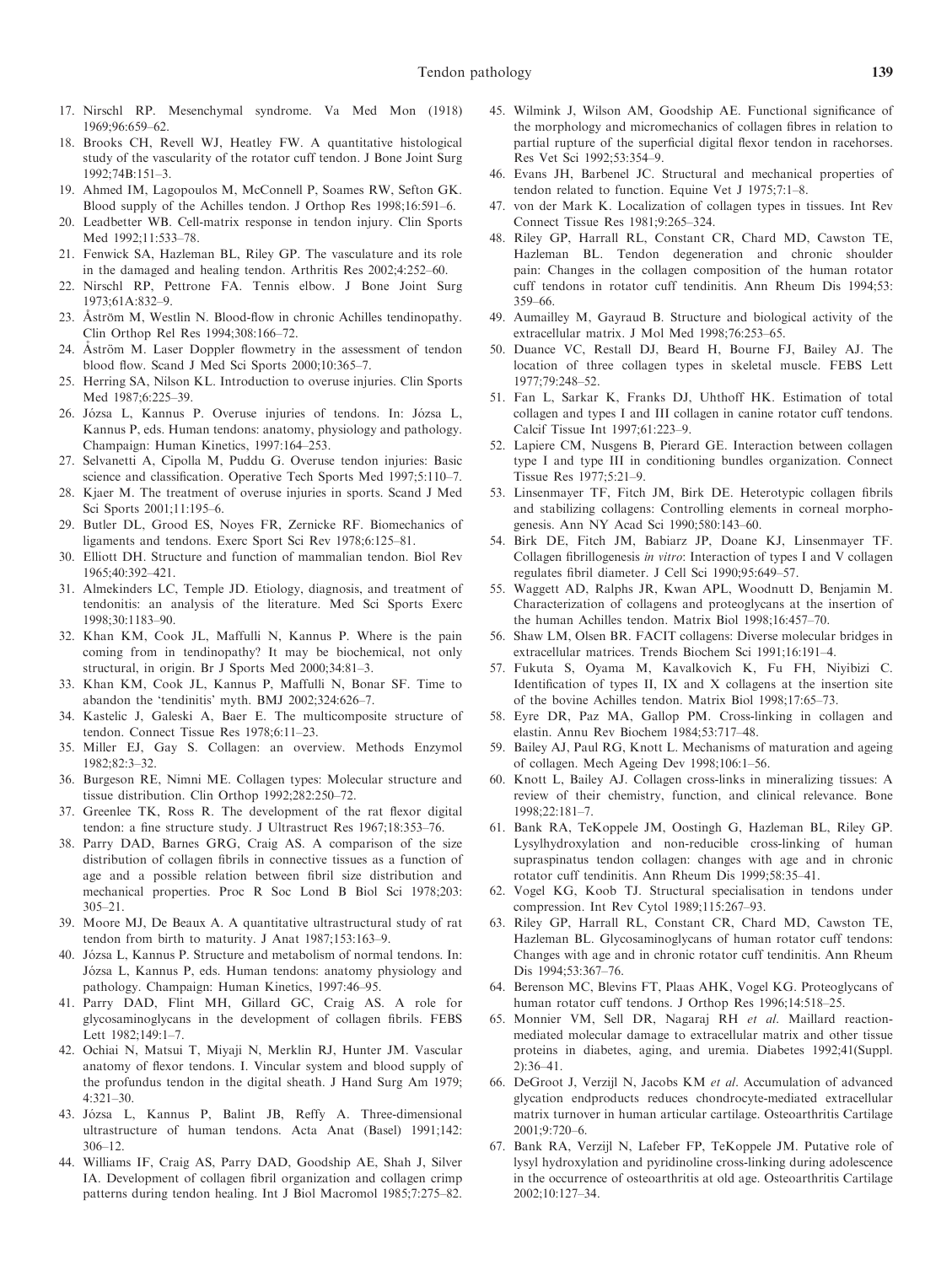- 68. Sell DR, Monnier VM. Structural elucidation of a senescence cross-link from human extra-cellular matrix. Implication of pentoses in the aging process. J Biol Chem 1989;264:21594–602.
- 69. Hardingham TE, Fosang AJ. Proteoglycans: many forms and many functions. FASEB J 1992;6:861–70.
- 70. Koob TJ, Vogel KG. Site related variations in glycosaminoglycan content and swelling properties of bovine flexor tendon. J Orthop Res 1987;5:414–24.
- 71. Vogel KG, Heinegård D. Characterisation of proteoglycans from adult bovine tendon. J Biol Chem 1985;260:9298–306.
- 72. Vogel KG, Sandy JD, Pogány G, Robbins JR. Aggrecan in bovine tendon. Matrix 1994;14:171–9.
- 73. Okuda Y, Gorski JP, An K-N, Amadio PC. Biochemical histological and biomechanical analyses of canine tendon. J Orthop Res 1987;5:60–8.
- 74. Merrilees MJ, Flint MH. Ultrastructural study of tension and pressure zones in a rabbit flexor tendon. Am J Anat 1980;157:87–106.
- 75. Gillard GC, Reilly HC, Bell-Booth PG, Flint MH. The influence of mechanical forces on the glycosaminoglycan content of the rabbit flexor digitorum profundus tendon. Connect Tissue Res 1979;7: 37–46.
- 76. Benjamin M, Qin S, Ralphs JR. Fibrocartilage associated with human tendons and their pulleys. J Anat 1995;187:625–33.
- 77. Vogel KG, Ördög A, Pogány G, Oláh J. Proteoglycans in the compressed region of human tibialis posterior tendon and in ligaments. J Orthop Res 1993;11:68–77.
- 78. Ippolito E, Natali PG, Postacchini F, Accini L, de Martino C. Morphological, immunological and biochemical study of rabbit Achilles tendon at various ages. J Bone Joint Surg 1980;62A:583–98.
- 79. Vogel HG. Age dependence of mechanical properties of rat tail tendons (hysteresis experiments). Akt Gerontol 1983;13:22–7.
- 80. Carlstedt CA. Mechanical and chemical factors in tendon healing. Acta Orthop Scand 1987;58(Suppl. 224):7–75.
- 81. Paul RG, Bailey AJ. Glycation of collagen: The basis of its central role in the late complications of ageing and diabetes. Int J Biochem Cell Biol 1996;28:1297–310.
- 82. Smith RK, Birch H, Patterson-Kane J et al. Should equine athletes commence training during skeletal development? Changes in tendon matrix associated with development, ageing, function and exercise. Equine Vet J Suppl 1999;30:201–9.
- 83. Jarvinen M, Józsa L, Kannus P, Jarvinen TLN, Kvist M, Leadbetter W. Histopathological findings in chronic tendon disorders. Scand J Med Sci Sports 1997;7:86–95.
- 84. Chard MD, Wright JK, Hazleman BL. Isolation and growth characteristics of adult human tendon fibroblasts. Ann Rheum Dis 1987;46:385–90.
- 85. Riley GP, Cox M, Harrall RL, Clements S, Hazleman BL. Inhibition of tendon cell proliferation and matrix glycosaminoglycan synthesis by non-steroidal anti-inflammatory drugs in vitro. J Hand Surg Br 2001;26:224–8.
- 86. Riley GP, Curry V, DeGroot J et al. Matrix metalloproteinase activities and their relationship with collagen remodelling in tendon pathology. Matrix Biol 2002;21:185–95.
- 87. Langberg H, Skovgaard D, Petersen LJ, Bulow J, Kjaer M. Type I collagen synthesis and degradation in peritendinous tissue after exercise determined by microdialysis in humans. J Physiol 1999; 521:299–306.
- 88. Langberg H, Skovgaard D, Asp S, Kjaer M. Time pattern of exercise-induced changes in type I collagen turnover after prolonged endurance exercise in humans. Calcif Tissue Int 2000;67:41–4.
- 89. Langberg H, Rosendal L, Kjaer M. Training-induced changes in peritendinous type I collagen turnover determined by microdialysis in humans. J Physiol 2001;534:297–302.
- 90. Langberg H, Skovgaard D, Karamouzis M, Bulow J, Kjaer M. Metabolism and inflammatory mediators in the peritendinous space measured by microdialysis during intermittent isometric exercise in humans. J Physiol 1999;515:919–27.
- 91. Karamouzis M, Langberg H, Skovgaard D, Bulow J, Kjaer M, Saltin B. In situ microdialysis of intramuscular prostaglandin and

thromboxane in contracting skeletal muscle in humans. Acta Physiol Scand 2001;171:71–6.

- 92. Langberg H, Bjorn C, Boushel R, Hellsten Y, Kjaer M. Exerciseinduced increase in interstitial bradykinin and adenosine concentrations in skeletal muscle and peritendinous tissue in humans. J Physiol 2002;542:977–83.
- 93. Langberg H, Olesen JL, Gemmer C, Kjaer M. Substantial elevation of interleukin-6 concentration in peritendinous tissue, in contrast to muscle, following prolonged exercise in humans. J Physiol 2002; 542:985–90.
- 94. Verzijl N, DeGroot J, Thorpe SR et al. Effect of collagen turnover on the accumulation of advanced glycation end products. J Biol Chem 2000;275:39027–31.
- 95. Verzijl N, DeGroot J, Oldehinkel E et al. Age-related accumulation of Maillard reaction products in human articular cartilage collagen. Biochem J 2000;350:381–7.
- 96. Everts V, Van der Zee E, Creemers L, Beertsen W. Phagocytosis and intracellular digestion of collagen, its role in turnover and remodelling. Histochem J 1996;28:229–45.
- 97. Creemers LB, Jansen IDC, Docherty AJP, Reynolds JJ, Beertsen W, Everts V. Gelatinase A (MMP-2) and cysteine proteinases are essential for the degradation of collagen in soft connective tissue. Matrix Biol 1998;17:35–46.
- 98. Matrisian LM. The matrix-degrading metalloproteinases. BioEssays 1992;14:455–63.
- 99. Cawston TE. Proteinases and inhibitors. Br Med Bull 1995;51: 385–401.
- 100. Nagase H, Woessner JF. Matrix metalloproteinases. J Biol Chem 1999;274:21491–4.
- 101. Knäuper V, López-Otin C, Smith B, Knight G, Murphy G. Biochemical characterization of human collagenase-3. J Biol Chem 1996;271:1544–50.
- 102. Dalton SE, Cawston TE, Riley GP, Bayley IJL, Hazleman BL. Human tendon biopsy samples in organ culture produce procollagenase and tissue inhibitor of metalloproteinases. Ann Rheum Dis 1995;54:571–7.
- 103. Cawston TE, Curry VA, Summers CA et al. The role of oncostatin M in animal and human connective tissue collagen turnover and its localization within the rheumatoid joint. Arthritis Rheum 1998; 41:1760–71.
- 104. Kaushal GP, Shah SV. The new kids on the block: ADAMTSs, potentially multifunctional metalloproteinases of the ADAM family. J Clin Invest 2000;105:1335–7.
- 105. Tortorella MD, Burn TC, Pratta MA et al. Purification and cloning of aggrecanase-1: a member of the ADAMTS family of proteins. Science 1999;284:1664–6.
- 106. Abbaszade I, Liu RQ, Yang F et al. Cloning and characterization of ADAMTS11, an aggrecanase from the ADAMTS family. J Biol Chem 1999;274:23443–50.
- 107. Kuno K, Okada Y, Kawashima H et al. ADAMTS-1 cleaves a cartilage proteoglycan, aggrecan. FEBS Lett 2000;478:241–5.
- 108. Nakamura H, Fujii Y, Inoki I et al. Brevican is degraded by matrix metalloproteinases and aggrecanase-1 (ADAMTS4) at different sites. J Biol Chem 2000;275:38885–90.
- 109. Campbell MA, Winter AD, Ilic MZ, Handley CJ. Catabolism and loss of proteoglycans from cultures of bovine collateral ligament. Arch Biochem Biophys 1996;328:64–72.
- 110. Rees SG, Flannery CR, Little CB, Hughes CE, Caterson B, Dent CM. Catabolism of aggrecan, decorin and biglycan in tendon. Biochem J 2000;350:181–8.
- 111. Birch HL, Bailey AJ, Goodship AE. Macroscopic 'degeneration' of equine superficial digital flexor tendon is accompanied by a change in extracellular matrix composition. Equine Vet J 1998;30:534–9.
- 112. Williams IF, Heaton A, McCullagh KG. Cell morphology and collagen types in equine tendon scar. Res Vet Sci 1980;28: 302–10.
- 113. Silver IA, Brown PN, Goodship AE et al. A clinical and experimental study of tendon injury, healing and treatment in the horse. Equine Vet J Suppl. 1983;1:1–24.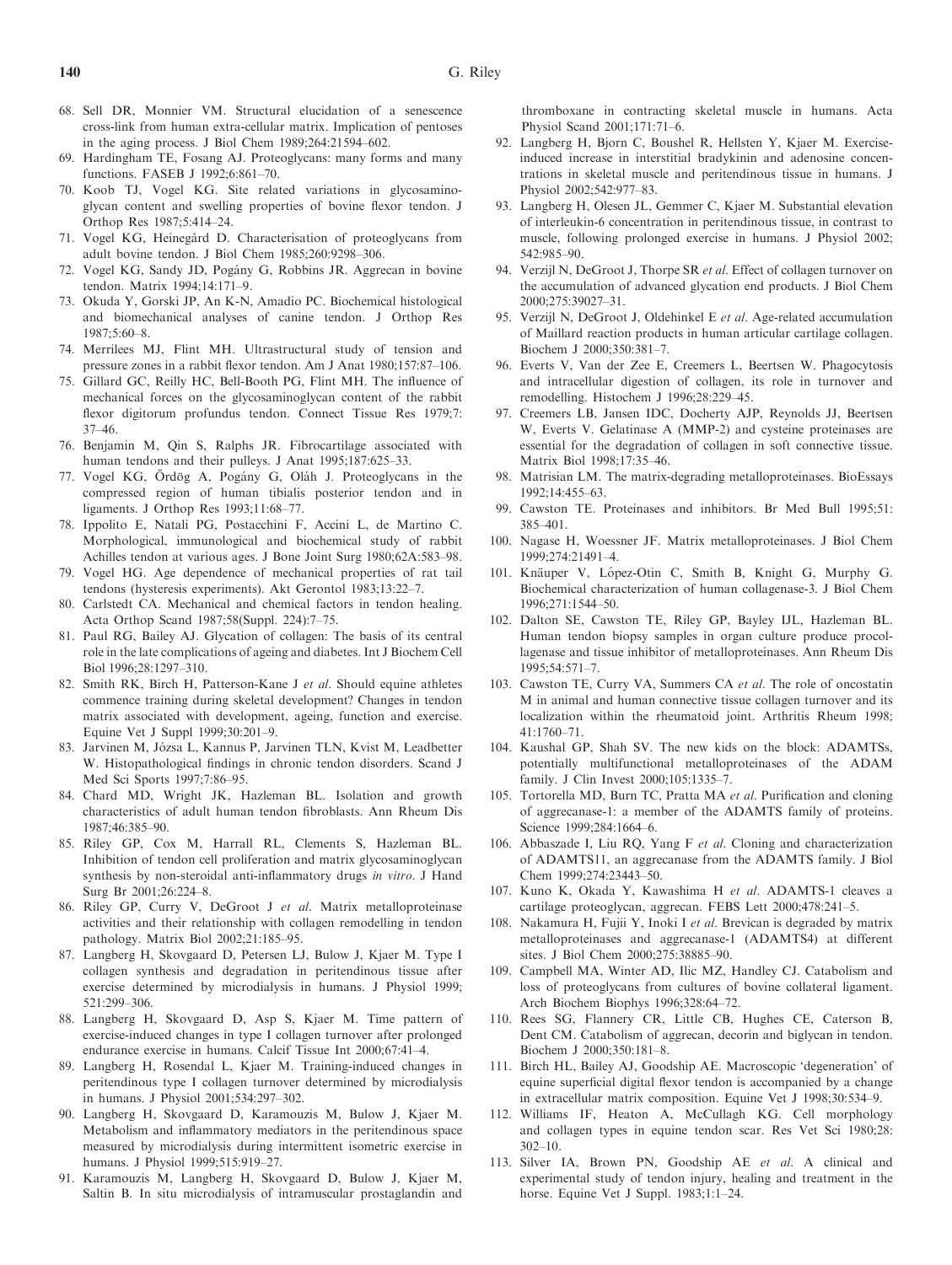- 114. Williams IF, McCullagh KG, Silver IA. The distribution of types I and III collagen and fibronectin in the healing equine tendon. Connect Tissue Res 1984;12:211–22.
- 115. Watkins JP, Auer JA, Gay S, Morgan SJ. Healing of surgically created defects in the equine superficial digital flexor tendon: collagen-type transformation and tissue morphologic reorganization. Am J Vet Res 1985;46:2091–6.
- 116. Bailey AJ, Bazin S, Sims TJ, LeLous M, Nicoletis C, Delaunay A. Characterisation of the collagen of human hypertrophic and normal scars. Biochim Biophys Acta 1975;405:412–21.
- 117. Maffulli N, Waterston SW, Ewen SW. Ruptured Achilles tendons show increased lectin stainability. Med Sci Sports Exerc 2002; 34:1057–64.
- 118. Riley GP, Harrall RL, Cawston TE, Hazleman BL, Mackie EJ. Tenascin-C and human tendon degeneration. Am J Pathol 1996; 149:933–43.
- 119. Tillander B, Franzen L, Norlin R. Fibronectin, MMP-1 and histologic changes in rotator cuff disease. J Orthop Res 2002; 20:1358–64.
- 120. Yoshihara Y, Hamada K, Nakajima T, Fujikawa K, Fukuda H. Biochemical markers in the synovial fluid of glenohumeral joints from patients with rotator cuff tear. J Orthop Res 2001;19:573–9.
- 121. Gotoh M, Hamada K, Yamakawa H, Tomonaga A, Inoue A, Fukuda H. Significance of granulation tissue in torn supraspinatus insertions: an immunohistochemical study with antibodies against interleukin-1 beta, cathepsin D, and matrix metalloprotease-1. J Orthop Res 1997;15:33–9.
- 122. Fu SC, Chan BP, Wang W, Pau HM, Chan KM, Rolf CG. Increased expression of matrix metalloproteinase 1 (MMP1) in 11 patients with patellar tendinosis. Acta Orthop Scand 2002;73: 658–62.
- 123. Millar AW, Brown PD, Moore J et al. Results of single and repeat dose studies of the oral matrix metalloproteinase inhibitor marimastat in healthy male volunteers. Br J Clin Pharmacol 1998; 45:21–6.
- 124. van der Linden PD, van Puijenbroek EP, Feenstra J et al. Tendon disorders attributed to fluoroquinolones: a study on 42 spontaneous reports in the period 1988 to 1998. Arthritis Rheum 2001;45:235–9.
- 125. Williams RJ, Attia E, Wickiewicz TL, Hannafin JA. The effect of ciprofloxacin on tendon, paratenon, and capsular fibroblast metabolism. Am J Sports Med 2000;28:364–9.
- 126. Corps AN, Harrall RL, Curry VA, Fenwick SA, Hazleman BL, Riley GP. Ciprofloxacin enhances the stimulation of matrix metalloproteinase 3 expression by interleukin-1beta in human tendon-derived cells. Arthritis Rheum 2002;46:3034–40.
- 127. Kashida Y, Kato M. Characterization of fluoroquinolone-induced Achilles tendon toxicity in rats: Comparison of toxicities of 10 fluoroquinolones and effects of anti-inflammatory compounds. Antimicrob Agents Chemother 1997;41:2389–93.
- 128. Alfredson H, Bjur D, Thorsen K, Lorentzon R, Sandstrom P. High intratendinous lactate levels in painful chronic Achilles tendinosis. An investigation using microdialysis technique. J Orthop Res 2002;20:934–8.
- 129. Yuan J, Murrell GA, Wei AQ, Wang MX. Apoptosis in rotator cuff tendonopathy. J Orthop Res 2002;20:1372–9.
- 130. Cole AS, Cordiner-Lawrie S, Carr AJ, Athanasou NA. Localised deposition of amyloid in tears of the rotator cuff. J Bone Joint Surg Br 2001;83:561–4.
- 131. Riley GP, Harrall RL, Constant CR, Cawston TE, Hazleman BL. Prevalence and possible pathological significance of calcium phosphate salt accumulation in tendon matrix degeneration. Ann Rheum Dis 1996;55:109–15.
- 132. McCarthy GM, Mitchell PG, Struve JA, Cheung HS. Basic calcium phosphate crystals cause coordinate induction and secretion of collagenase and stromelysin. J Cell Physiol 1992;153:140–6.
- 133. Deb S, Gottschall PE. Increased production of matrix metalloproteinases in enriched astrocyte and mixed hippocampal cultures treated with  $\beta$ -amyloid peptides. J Neurochem 1996;66:1641–7.
- 134. Gotoh M, Hamada K, Yamakawa H et al. Perforation of rotator cuff increases interleukin 1beta production in the synovium of

glenohumeral joint in rotator cuff diseases. J Rheumatol 2000; 27:2886–92.

- 135. Gotoh M, Hamada K, Yamakawa H et al. Interleukin-1 induced subacromial synovitis and shoulder pain in rotator cuff diseases. Rheumatology 2001;40:995–1001.
- 136. Fu SC, Wang W, Pau HM, Wong YP, Chan KM, Rolf CG. Increased expression of transforming growth factor-beta1 in patellar tendinosis. Clin Orthop 2002;174–83.
- 137. Rolf CG, Fu BSC, Pau A, Wang W, Chan B. Increased cell proliferation and associated expression of  $PDGFR\beta$  causing hypercellularity in patellar tendinosis. Rheumatology 2001;40: 256–61.
- 138. Kjaer M, Langberg H, Skovgaard D et al. In vivo studies of peritendinous tissue in exercise. Scand J Med Sci Sports 2000; 10:326–31.
- 139. Ljung BO, Forsgren S, Fridén J. Substance P and calcitonin generelated peptide expression at the extensor carpi radialis brevis muscle origin: implications for the etiology of tennis elbow. J Orthop Res  $1999 \cdot 17.554 - 9$
- 140. Gotoh M, Hamada K, Yamakawa H, Inoue A, Fukuda H. Increased substance P in subacromial bursa and shoulder pain in rotator cuff diseases. J Orthop Res 1998;16:618–21.
- 141. Ackermann PW, Finn A, Ahmed M. Sensory neuropeptidergic pattern in tendon, ligament and joint capsule. A study in the rat. Neuroreport 1999;10:2055–60.
- 142. Hart DA, Frank CB, Bray RC. Inflammatory processes in repetitive motion and overuse syndromes: potential role of neurogenic mechanisms in tendons and ligaments. In: Gordon SL, Blair SJ, Fine LJ, eds. Repetitive motion disorders of the upper extremity. Rosemont: American Academy of Orthopaedic Surgeons, 1995:247–62.
- 143. Hart DA, Kydd A, Reno C. Gender and pregnancy affect neuropeptide responses of the rabbit Achilles tendon. Clin Orthop 1999;365:237–46.
- 144. Fenwick SA, Curry V, Harrall RL, Hazleman BL, Hackney R, Riley GP. Expression of transforming growth factor-beta isoforms and their receptors in chronic tendinosis. J Anat 2001;199:231–40.
- 145. Patterson-Kane JC, Parry DA, Birch HL, Goodship AE, Firth EC. An age-related study of morphology and cross-link composition of collagen fibrils in the digital flexor tendons of young thoroughbred horses. Connect Tissue Res 1997;36:253–60.
- 146. Patterson-Kane JC, Wilson AM, Firth EC, Parry DAD, Goodship AE. Comparison of collagen fibril populations in the superficial digital flexor tendons of exercised and nonexercised thoroughbreds. Equine Vet J 1997;29:121–5.
- 147. Messner K, Wei Y, Andersson B, Gillquist J, Rasanen T. Rat model of Achilles tendon disorder. A pilot study. Cells Tissues Organs 1999;165:30–9.
- 148. Backman C, Boqvist L, Fridén J, Lorentzon R, Toolanen G. Chronic achilles paratenonitis with tendinosis: an experimental model in the rabbit. J Orthop Res 1990;8:541–7.
- 149. Archambault JM, Hart DA, Herzog W. Response of rabbit Achilles tendon to chronic repetitive loading. Connect Tissue Res 2001;42:13–23.
- 150. Carpenter JE, Thomopoulos S, Flanagan CL, DeBano CM, Soslowsky LJ. Rotator cuff defect healing: a biomechanical and histologic analysis in an animal model. J Shoulder Elbow Surg 1998;7:599–605.
- 151. Sullo A, Maffulli N, Capasso G, Testa V. The effects of prolonged peritendinous administration of PGE1 to the rat Achilles tendon: a possible animal model of chronic Achilles tendinopathy. J Orthop Sci 2001;6:349–57.
- 152. Dahlgren LA, van der Meulen MC, Bertram JE, Starrak GS, Nixon AJ. Insulin-like growth factor-I improves cellular and molecular aspects of healing in a collagenase-induced model of flexor tendinitis. J Orthop Res 2002;20:910–9.
- 153. Kato M, Takada S, Kashida Y, Nomura M. Histological examination on Achilles tendon lesions induced by quinolone antibacterial agents in juvenile rats. Toxicol Pathol 1995;23:385–92.
- 154. Kashida Y, Kato M. Characterization of fluoroquinolone-induced